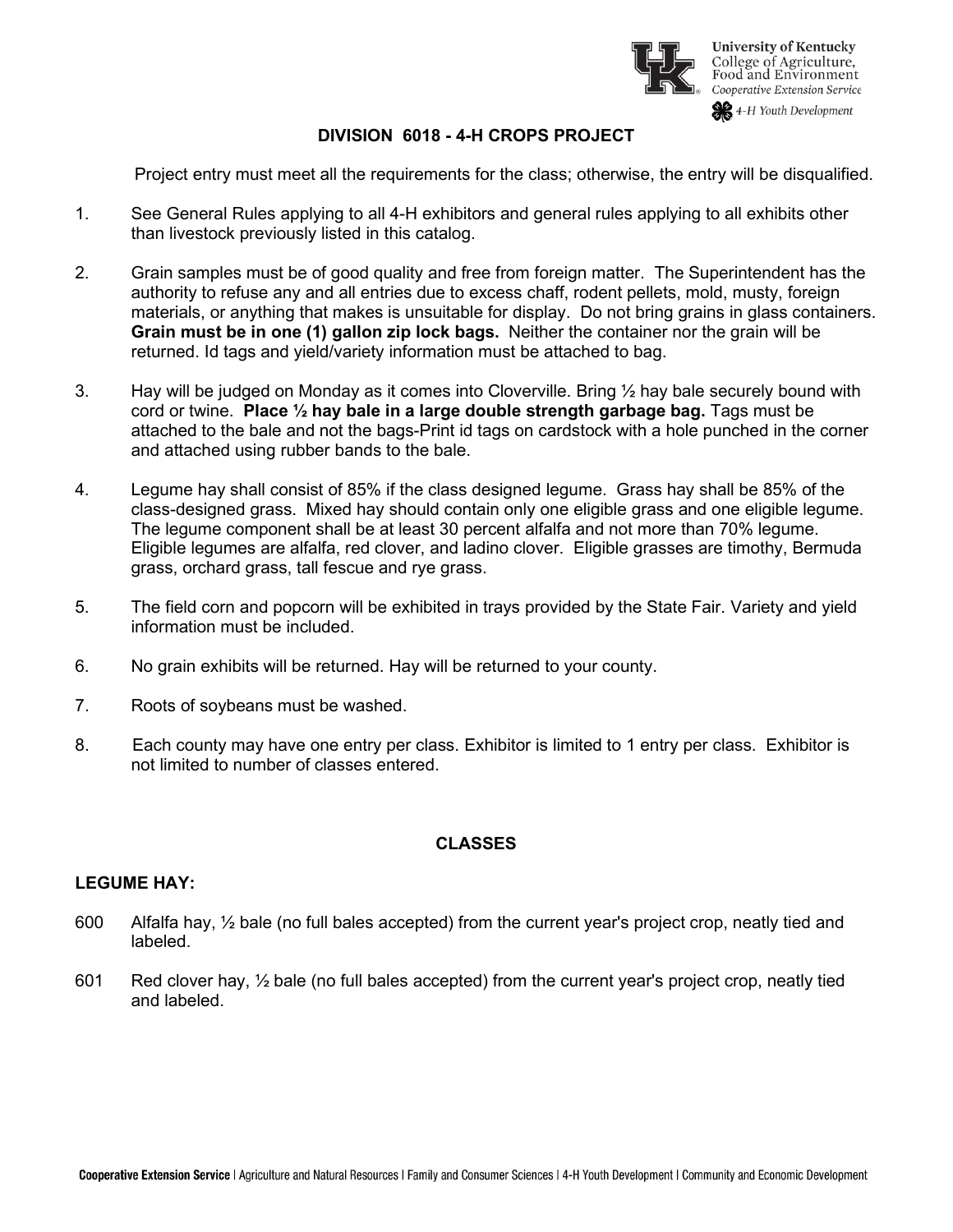## **GRASS HAY:**

- 602 Timothy Hay, ½ bale **(no full bales accepted)** from this current year's project crop, neatly tied and labeled. **Place hay in a double strength plastic bag.**
- 603 Other Grass Hay, ½ bale **(no full bales accepted)** from the current year's project crop, neatly tied and labeled. **Place hay in a double strength plastic bag.**

#### **MIXED HAY:**

604 Mixed Hay, ½ bale **(no full bales accepted)** from the current year's project crop, neatly tied and labeled.

## **YELLOW CORN:**

- 605 Yellow-ear, from the previous year's crop, 8 ears shucked, and labeled with variety and yield.
- 606 Yellow-ear, from the current year's crop, 8 ears shucked, and labeled with variety and yield.
- 607 Yellow-shelled, from the previous year's crop, 0.5 gallon in a container, and labeled to show variety and yield.

#### **WHITE CORN:**

- 608 White-ear, from the previous year's crop, 8 ears shucked, and labeled with variety and yield.
- 609 White-ear, from the current year's crop, 8 ears shucked, and labeled with variety and yield.
- 610 White-shelled, from the previous year's crop, 0.5 gallon in a container, and labeled to show variety and yield.

#### **POPCORN:**

- 611 White Popcorn-ear, from the previous year's crop, 8 ears shucked, and labeled with variety and yield.
- 612 Red Popcorn-ear, from the previous year's crop, 8 ears shucked, and labeled with variety and yield.
- 613 Yellow Popcorn-ear, from the previous year's crop, 8 ears shucked, and labeled with variety and yield.

#### **FIELD SOYBEANS (Oil):**

- 614 Soybeans from the current year's crop, three stalks tied together below leaves, with roots intact, but free of soil, and labeled to show variety.
- 615 Soybeans from the previous year's crop. 1-gallon zip lock bag, and labeled to show variety and yield.